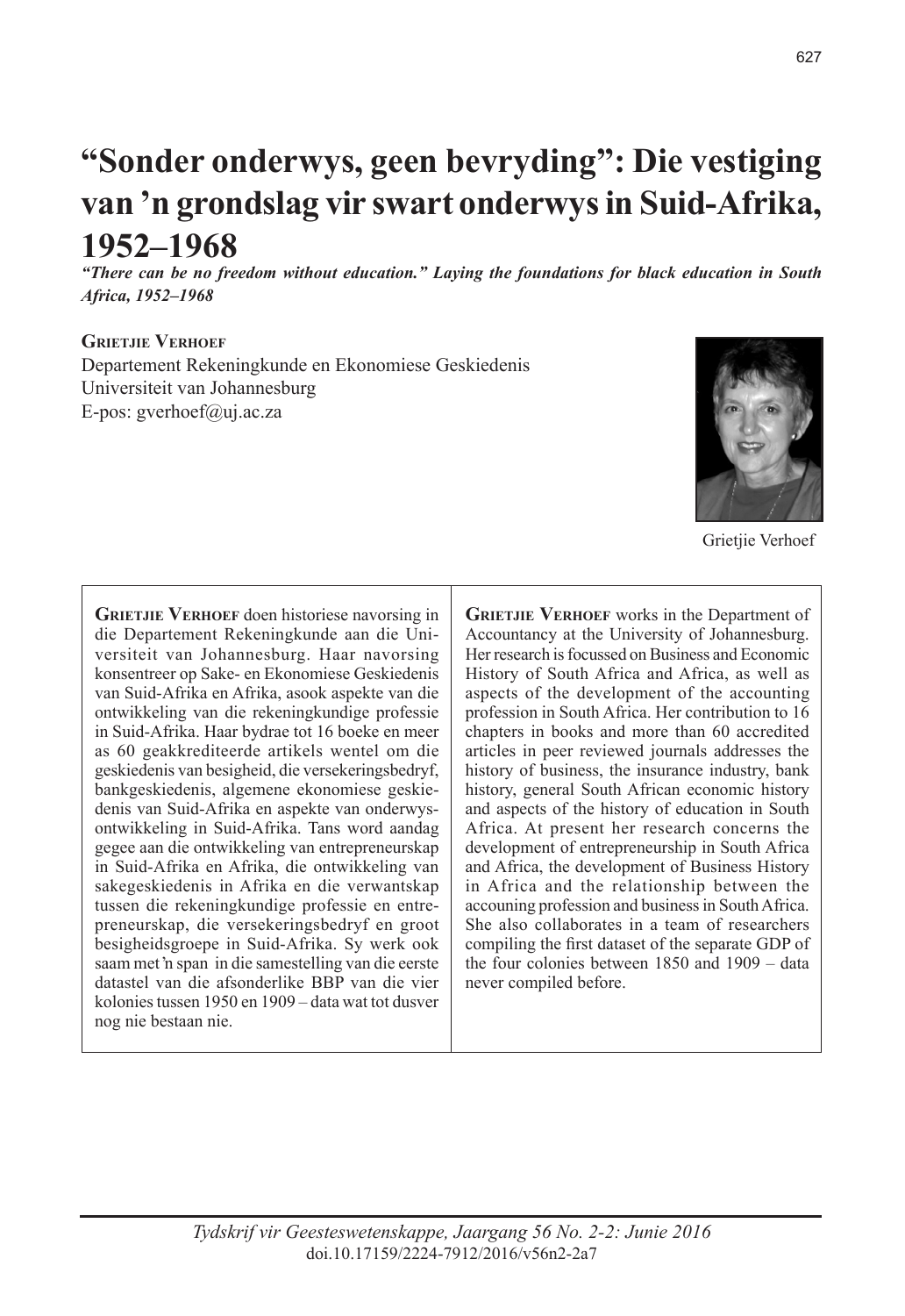#### **ABSTRACT**

#### *"There can be no freedom without education." Laying the foundations for black education in South Africa, 1952–1968*

*In the context of deficiencies in education in South Africa since 1994, voices have become louder in questioning the current education policy and delivery. This is an opportunity to reassess aspects of Bantu Education since 1952, especially the role of two key elements of Bantu education, namely community and parent involvement in the management of schools and vernacular as a medium of instruction. Current critics of education often refer to the dedication of teachers, parent involvement, the accountability of school management and performance of learners. These issues remind one of similar issues under Bantu education since 1952. This paper seeks to consider the role and contribution made under Bantu education to the foundations of community and parent involvement and mother-tongue instruction since 1952 in implementing a strategy for general education to black children. The paper takes as the point of departure the unsatisfactory broad condition of education to black children in South Africa by the early 1950s. The lack of a community driven consciousness towards the education of black children concerned the new National Party government at the end of the 1940s. Verwoerd approached the development of black communities from the perspective of empowerment of ethnic communities as the building blocks of a strategy for peaceful co-existence in southern Africa. By the 1950s African colonies were decolonised and the wave of African nationalism swept across the continent. These developments concerned white people in South Africa, especially the Afrikaner people, who sought to find a solution to seemingly inescapable racial tension and conflict. The National Party policy of separate development was envisioned as the broad framework to develop all black peoples in South Africa towards self-rule and prosperity in their own right. The prerequisite for development was education. The state introduced a system of Bantu education to enhance school attendance and the level of literacy and education of all black children. The paper explains the utilisation of key elements such as community and parent involvement and vernacular tuition to facilitate community buy-in into general education for black children.* 

*The paper addresses the development in two parts. Part one explains the context of the need for education to black children as well as the implementation during the first fifteen years. Part two explains the use of vernacular and parent involvement as well as the outcome of the system by 1990. Overall this contribution illustrates the progress with school enrolment, pass rates and performance towards tertiary education of black children from 1952 to 1990. The first part explains the complexity of the political idealism of the political leadership of the National Party wanting to manage black education as part of the macro scheme of separate development in South Africa, and the irreconcilable aspirations of the newly mobilised African majority seeking political power and independence in line with the developments in Africa. In the second part the contribution of vernacular in the provision of education to black children is outlined. The paper shows the agency of the Department of Bantu Education in developing the different vernaculars systematically in order to enhance the teaching and learning of advanced subject matter in schools and beyond. It also shows the support of communities in sending children to school to acquire formal education. The grand scheme of Bantu education was finally derailed because of the irreconcilability of the two political models. Bantu education did in spite of the rejection of the political model of separate development, succeed in enhancing black literacy and education. The paper does not claim to deny shortcomings of the system of Bantu education, nor that it addressed all the aspirations of*  the growing black elite, but it emphasises the key functionality of community and parent involvement *and vernacular tuition (with systematic linguistic development to support such a policy) developed by bantu education, which might be assessed anew. These aspects of Bantu education may be revisited as building blocks to address shortcomings in the current education environment.*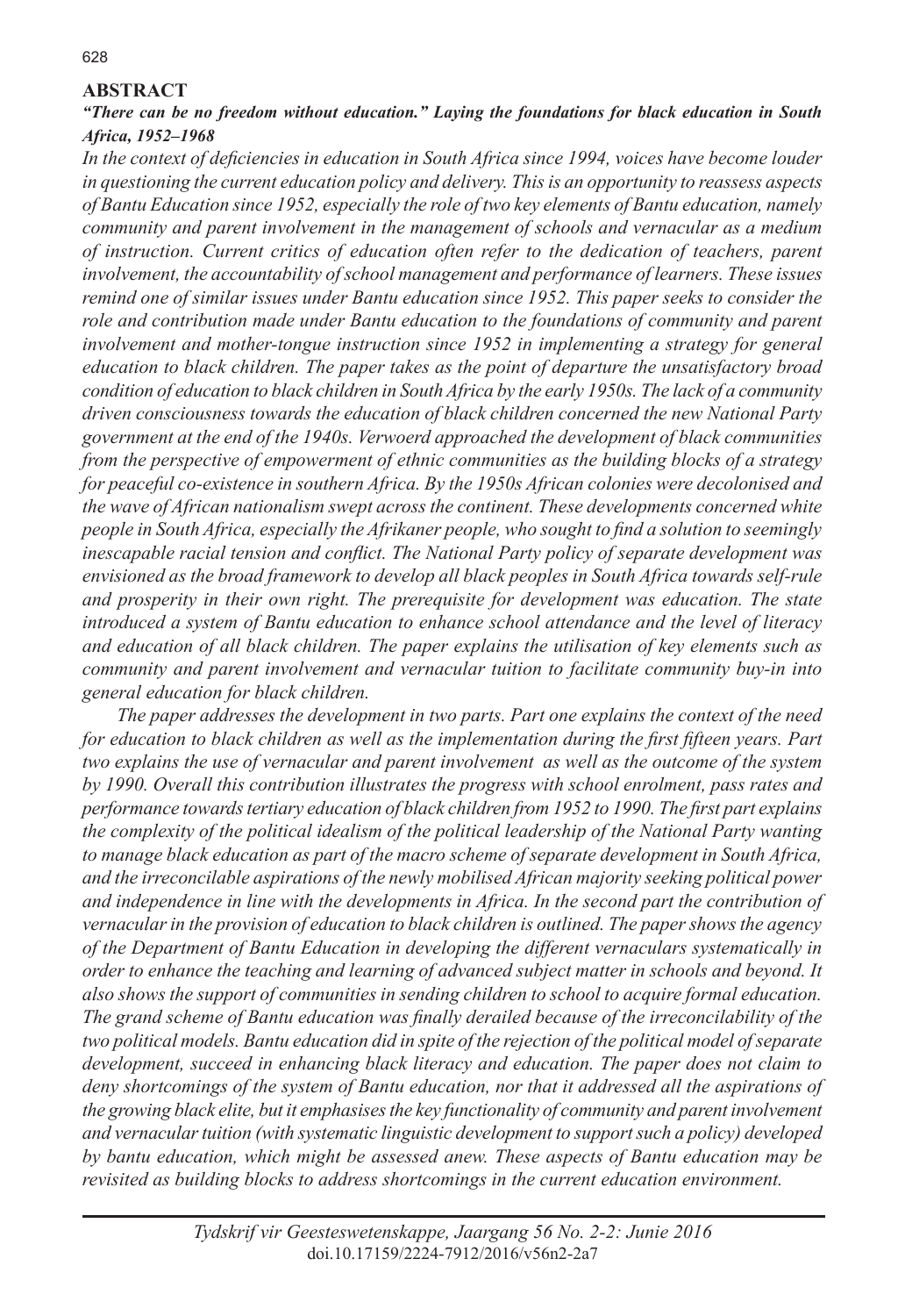# **KEY WORDS:** Bantu education, community involvement, vernacular, schools, school attendance, opposition

**TREFWOORDE:** Bantoe-onderwys, gemeenskapsbetrokkenheid, moedertaalonderwys, skole, skoolbywoning, opposisie

#### **OPSOMMING**

Knelpunte met onderwysvoorsiening in die bedeling na 1994 regverdig die herbesinning van die bydrae van Bantoe-onderwys sedert 1952. Verwysings na ouerbetrokkenheid, verantwoordbaarheid van skoolbestuur en toegewyde onderwysers deur kritici van die huidige onderwysbedeling herinner sterk aan die grondslae van Bantoe-onderwys van die vyftigerjare. 'n Historiese herbesinning oor aspekte van die grondslae van Bantoe-onderwys bied 'n herwaardering waarby die huidige debat kan baat. Hierdie bydrae lig twee kernbeginsels van die stelsel van onderwysvoorsiening aan swart kinders uit, naamlik ouer- en gemeenskapsbetrokkenheid en moedertaalonderrig. Die vordering met die implementering daarvan tot ongeveer 1990 dui op die bestaan van 'n bruikbare vertrekpunt om bestaande knelpunte suksesvol die hoof te bied. Die bydrae word in twee dele aangebied. Deel 1 plaas die onderwys aan swart kinders in die konteks van Afrika en Suid-Afrika in die middel van die twintigste eeu en verduidelik die implementeringsimplikasies binne die eerste vyftien jaar. Deel 2 verduidelik die aanwending van moedertaalonderwys en die vordering met onderwysvoorsiening deur die onstuimige sewentigerjare. Die artikel kontekstualiseer ten slotte die afloop van swart onderwys teen 1990.

#### **INLEIDING**

Die debat begin so:

"Dear Bill, It is a disgrace that African children whose schooling started after the demise of apartheid has no better educational achievement to show than individuals educated under apartheid.... the government must now admit it does not have a plan to improve education. ...Regards Khehla."

"Dear Khehla, On the contrary, the record of the African National Congress (ANC) government is clearly worse than previous Nat governments – this is surely why many black spokespersons have publically said that the old Bantu Education schools were better...First as soon as it came to power the ANC got rid of many of the best and most experienced teachers... Second, outcomes-based education was forced on the schools.... despite clear warnings from all sides. It was not only a hugely expensive disaster, but now we will spend more years recovering from it... Third it was the ANC that ended corporal punishment... without replacing it with any other means for maintaining discipline. Finally the malign power of Sadtu is largely the product of ANC rule....Regards, Bill." (Business Day, 27/01/2010: 5).

Die gesprek tussen Khela Shubane en R.W. Johnson het verder ingesluit 'n striemende aanval van Khela op uitkomsgebaseerde onderwys, wat hy bestempel het as 'n bedeling wat die land dekades teruggeplaas het in onderwysvooruitgang. Hy was veral verstom dat geen leier in die ANC die stelsel erken vir die totale katastrofe wat dit was nie. Die eens vooraanstaande skool in Soweto, Morris Isaacson Hoërskool, beweer Khela, het totaal in duie gestort tot so 'n mate dat 'n ouer wat sy kind daarheen sou stuur, in werklikheid 'n waagstuk aangaan. In antwoord daarop sê Bill Johnson dan sarkasties dat die Vryheidsmanifes waarskynlik gewysig sou kon word deur daarin te verklaar dat die "deure van onderwys oopgegooi, gevandaliseer en afgebreek moet word". Die reaksie van Khela was veelseggend. Hy wys Bill Johnson daarop dat leerlinge in disfunksionele skole behoort te besef dat hulle verantwoordelik is om 'n sukses te maak van hulle skoolopleiding. Hy skryf,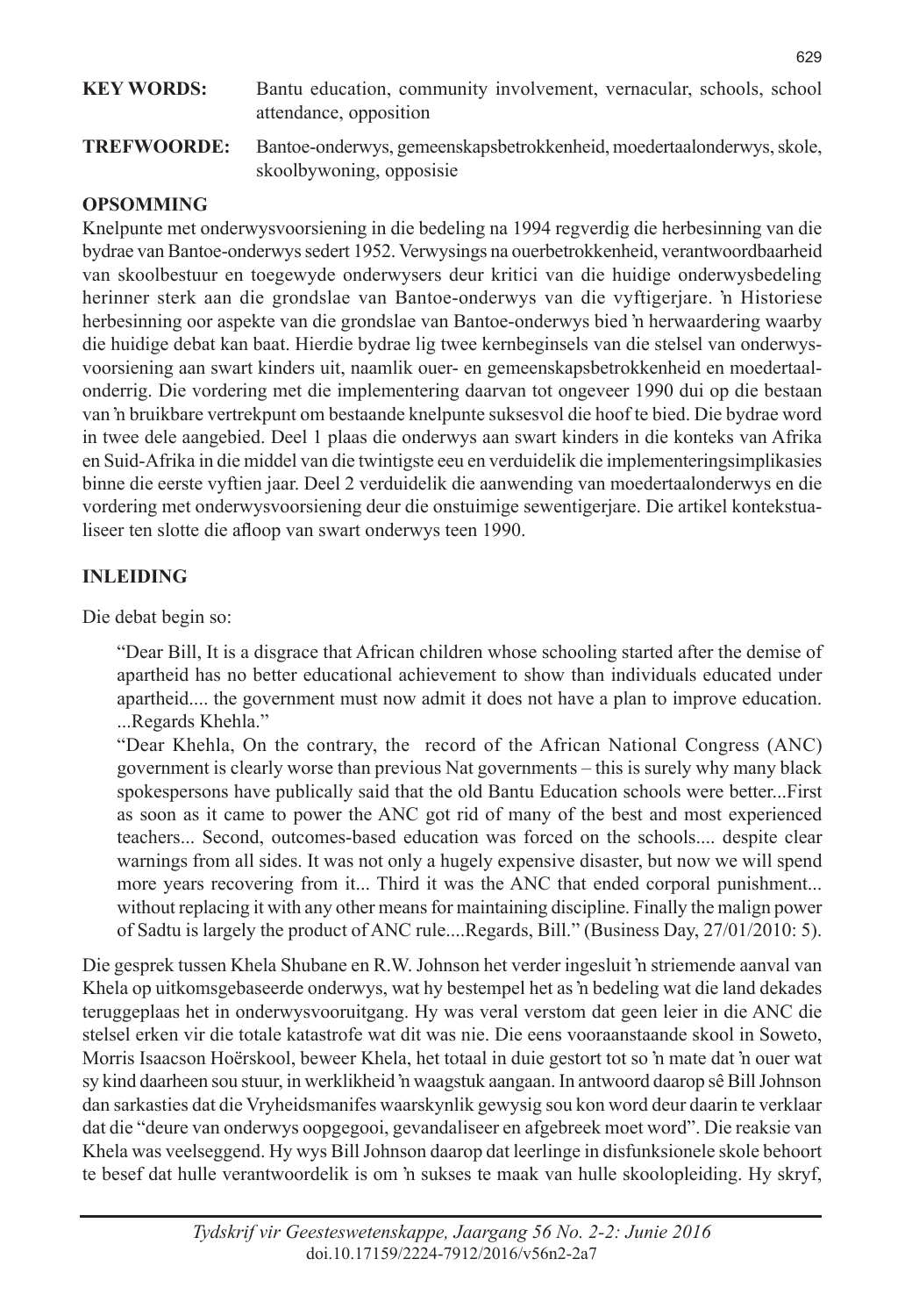"….African pupils from the earlier periods did reasonably well….Nothing prevents pupils banding together to obtain the assistance of experienced retired mathematics teachers for lessons… scrounging has been elevated to acceptable behaviour. This must be opposed vigorously in favour of hard work, which should continue to provide the only avenue for upward social mobility. Regards Khehla."

In 2013 het nog twee ander kundiges stemme met dieselfde strekking in die openbaar laat opgaan. In Augustus 2013 verklaar Rabelani Dagada, 'n dosent aan die Universiteit van die Witwatersrand se besigheidskool, "The apartheid-era Bantu education system was much better than the current education regime... it was far better in terms of quality than the education our kids are receiving nowadays". (News24.co.:15/08/2013). Kort daarna het Dr Mamphela Ramphela by die Universiteit van die Witwatersrand verklaar, "The South African education system was better before the advent of democracy... education is worse today... The irony is that the people who ignited the struggle for freedom in 1976 were protesting against the poor education... the biggest crime committed by government since 1994, was its role in destroying the quality of education" (City Press, 4/10/2013). Sizwe Nxasana, die voormalige Hoof Uitvoerende Beampte van die First Rand Groep het ook op 1 September 2013 verklaar " ...the quality of that education leaves much to be desired – about 35% of the school districts are simply dysfunctional; another third just average. Just over three million kids, out of 12 million, are getting an acceptable education..." (Fin24.com: 30/08/2013).

Wat is uit Bantoe-onderwys<sup>1</sup> geleer wat die huidige vraagstuk ten goede kan stem? Die slagspreuk "bevryding voor onderwys" het Suid-Afrika 'n hele geslag aan ongeletterde of half geletterde mense besorg. Die ineenstorting van onderwysvoorsiening na 1994 het waarskynlik 'n meer diepgaande konsternasie tot gevolg, omdat die owerhede volledig verbysterd en koersloos voor die probleem wat hulle self geskep het, staan. Enersyds is die erkenning van die probleem halfhartig en andersyds word werklikhede van die problematiek om politieke oorwegings ontken. Hierdie artikel kyk weer na die historiese grondslag van Bantoe-onderwys. Dit mag 'n bydrae lewer tot die huidige dilemma in onderwys deur erkenning te gee waar dit toekom. Geen onderwysstelsel is volmaak nie, omdat subjektiewe politieke beleidsoorwegings altyd die raamwerk van onderwysbeleid vorm. Daar was egter wesenselemente van die stelsel van onderwysvoorsiening aan swart kinders in Suid-Afrika sedert 1952, wat 'n nugtere bydrae tot die ontknoping van die huidige krisis kan lewer. Hierdie artikel hervertolk weer aspekte van Bantoe-onderwys wat belangrike grondslae vir onderwysvoorsiening aan die kinders van Suid-Afrika in hulle geweldige diversiteit, gevestig het. Twee elemente van Bantoe-onderwys word uitgelig, naamlik gemeenskapsbetrokkenheid gesetel in diversiteit van die verskeidenheid, en moedertaalonderrig. Albei hierdie aspekte van Bantoe-onderwys vestig in die realiteit van etniese verskeidenheid in Afrika (wat nou weer herontdek word in die klem op die *Afrika Renaissance*), asook die nugter vertrekpunt dat geen mens kan leer sonder 'n funksionele taalvermoë en kognitiewe aansluiting by komplekse begrippe en teoretiese konstruksies nie.

#### **DIE VERTREKPUNT VAN 1950**

In die literatuur oor Bantoe-onderwys is daar 'n algemene verdoeming van die bestel as synde minderwaardig en 'n strategie van die kapitalisme om deur apartheid die swart bevolking te beheer en permanent in 'n staat van onderhorigheid te hou (Kallaway 1984; Cobbett & Cohen 1988;

<sup>1</sup> Alhoewel die woord "Bantoe" 'n rassistiese verband in hedendaagse omgang het, sal die woord deurlopend in die artikel gebruik word soos in die administratiewe konteks en gepaardgaande terminologie van die vorige eeu.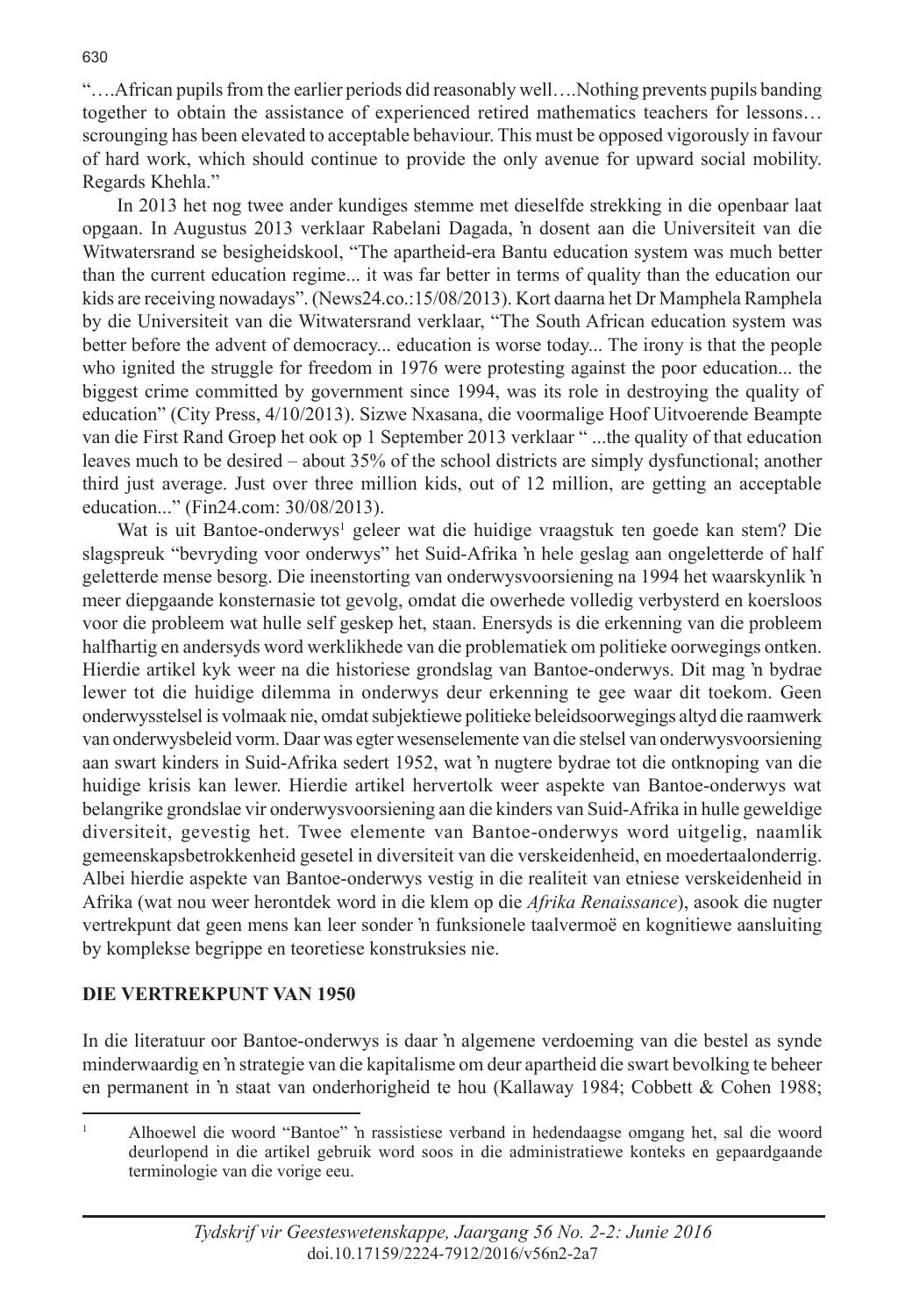Hartshorne 1992; Hyslop 1999; Kallaway 2002). Die teenkanting het momentum verkry weens die koppeling van onderwys aan swart leerlinge aan die groter plan van afsonderlike volksontwikkeling in Suid-Afrika (Cobbett & Cohen 1988), veral aan die hand van Dr H F Verwoerd as Minister van Bantoesake, waaronder Bantoe-onderwys aanvanklik geressorteer het. Verwoerd se sterk persoonlikheid, sy oënskynlike ontoeganklikheid en sy vasberadenheid of onwrikbaarheid om sosiale bestuur van etniese groepe te bewerkstellig (Hepple 1967:123), was 'n klip in die skoen van die opposisie teen alle vorme van rasseskeiding. In hierdie artikel sal gewys word op beperkte erkenning deur die opposisie van positiewe aspekte van die beleid, maar aangesien die onderwysbeleid 'n onderafdeling van nasionale beleid was, was daar weinig kans dat krediet gegee sou word waar dit verdien was (Heuser 2003). Die historiografie van swart onderwys staan daarom sterk in die teken van die breë bevrydingstryd. Hyslop (1999) wys op die konstante dinamika in die stryd teen swart onderwys tussen die strukturalistiese bevrydingsdimensie (naamlik teen Bantoe-onderwys as strategie van kapitalisme om swartmense te onderdruk) en die weerstandsmodel (ingevolge waarvan die opposisie gesien word as deel van die dekadelange teenkanting teen koloniale onderdrukking) in die stryd teen afsonderlike swart onderwys. Hy kom wel tot die gevolgtrekking dat die klaskamerstryd gemobiliseer is op die rug van leerlinge en onderwysers se politieke bewussyn en organisasie. Van belang is dat hy erken dat daardie dinamika tot 'n mindere mate deur breër sosiale kragte aangedryf is. Hyslop erken wel die sukses met Bantoe-onderwys, veral deur skoolbywoning, gemeenskapsbetrokkenheid en onderwysers se konserwatiewe benadering tot gesprek binne die stelsel om probleme die hoof te bied (Hyslop 1999:156-161). In die historiografie van swart onderwys is herhaaldelik daarop gewys dat die probleem van jeugmisdaad in stedelike gebiede en die gepaardgaande gebrekkige ouerdissipline die onderbou gedurende die veertigerjare gevorm het van oproepe om verpligte onderwys vir swart leerlinge in te stel (Kieser 1952; Hyslop 1999:4-6). Die doel was dus nie soseer om beter onderwys te verleen nie, maar om 'n sosiale probleem hok te slaan deur onderwys te gebruik as 'n vorm van sosiale beheer. Die De Villiers Kommissie het ook in 1948 aangevoer dat getuienis aangehoor tydens die ondersoek na tegniese en beroepsopleiding aangetoon het dat munisipale owerhede ondervind het dat wangedrag deur ledige jongmense in die swart woongebiede gevaarlike afmetings aangeneem het. Derhalwe sou kinders wat nuttig besig gehou kon word "...acquire habits of orderliness and industry, and become amenable to discipline" (De Villiers 1948:68). Dertig jaar later was die mobilisering van die stedelike jeug teen apartheid in den brede en die onderwysbedeling in besonder, die laaste strooi wat die stelsel vernietig het (Hyslop 1999:184).

Die ideaal en werklikheid van onderwysvoorsiening aan swart leerlinge in Suid-Afrika is ingebed in die kompleksiteit van die groter problematiek van vreedsame naasbestaan in 'n multi-etniese Afrika samelewing. Dit is belangrik om die ontplooiing van die na-1950 bedeling te begryp, aangesien dit die konteks was waarin beleidmakers van daardie tyd die aangeleentheid oorweeg het en kiesers se kommer in aanmerking geneem het. Hierna word daardie konteks kortliks verduidelik.

"Vroeg in die oggend van 1950" was Afrika aan die vlagswaai teen koloniale bewind en Europese setlaar teenwoordigheid. Die gebeure is beskryf as die opkoms van Afrikanasionalisme (Rotberg 1965; Afigbo et al. 1991; Hargreaves 1988) met die slagspreuk "Afrika vir die Afrikane" (Rotberg 1965:118). Dit was onmiskenbaar uit die onmiddellik na-onafhanklikheidsgebeure dat etniese ideale en rassespanning die moontlikheid van endemiese onstabiliteit ingehou het en dat wat onder koloniale bewind behaal is, afgetakel kon word. Afrika se ekonomiese groei was gemiddeld 6 % per jaar onder koloniale bewind (Austen 1987:269), maar onderwys in Afrika was nie naastenby beplan om die meerderheid van die bevolking te bedien nie. Mohan en Zack-Williams beskryf onderwys onder koloniale bewind as "elitisties", omdat dit gewoon net die verplasing van die koloniale onderwysstelsel behels het (Mohan & Zack-Williams 2004:34). In die konteks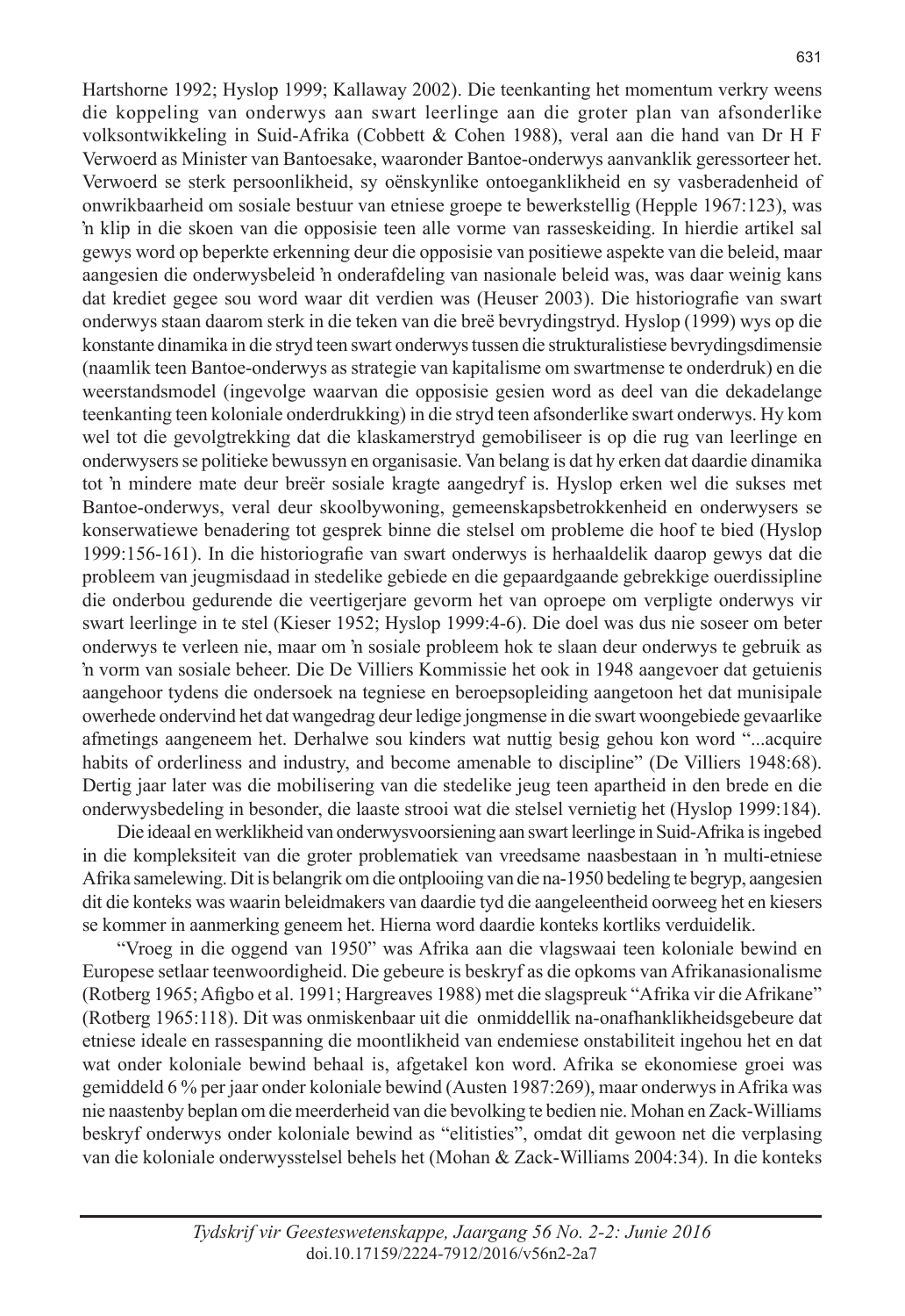van Britse koloniale beheer in Afrika is ook eers in 1940 en 1945 met die *Colonial Development and Welfare Acts* (1940, 1945*)* (Whitehead 1981:269) vir die eerste keer besin oor vordering met onderwys in die kolonies. Daar was teen 1950 geen omvattende Britse onderwysbeleid ten opsigte van die kolonies in Afrika nie, maar slegs 'n algemene verwysing na die Afrika bevolking as "dit", synde landelik, stamgebonde, kleinboere en bestaansboere (Whitehead 1918:270-271; Kallaway 2005:342). Daar was dus geen voorbeeld in Afrika om 'n onderwysbedeling te skoei wat die oorgrote meerderheid van 'n bevolking wat buite die Westers-Europese onderwysmodel gestaan het, te betrek nie.

In Suid-Afrika was daar aanvanklik ook geen organiese of funksionele eenheid vir die beplanning, bestuur of implementering van onderwys vir swart mense nie (Giliomee 2009:191). Tot ongeveer 1850 was onderwys aan swart kinders uitsluitlik onder die beheer van sendinggenootskappe. Vanaf 1850 tot 1925 het koloniale owerhede en die Boererepublieke sendingskole erken en ook gedeeltelik gesubsidieer. Hierdie praktyk is na 1910 deur die vier provinsies in die Unie voortgesit. Sedert 1925 is gesamentlike beheer oor swart onderwys deur die nasionale Departement van Naturellesake en die provinsiale owerhede uitgeoefen. Hierdie bestel het onvermydelik gelei tot verskille in standaarde, leerplanne, infrastruktuur en finansiering (Malherbe 1977:400-435). Skoolinfrastruktuur het problematies geword, want die swart bevolking het vinniger gegroei as die styging in hulle bydrae tot owerheidsinkomste, wat dus ingehou het dat swart onderwys swaar deur ander belastingbetalers gesubsidieer is. Provinsies het na 1910 toenemend probleme ondervind om die groeiende finansiële las van swart onderwys te dra. Suid-Afrika het teen 1921–1922 verreweg die grootste bedrag per ingeskrewe leerling vir die koste van onderwys in die Britse Gemenebes bygedra. In Nieu-Zeeland was dit £10–£16 per leerling, in Kanada £11–£56; in Australië £8–£25, teenoor £19–£46 in Suid-Afrika (Malherbe 1977:411). Onderwys aan swart kinders is nie as deel van 'n enkele integrale sosio-ekonomiese ontwikkelingsplan benader nie en hoewel die Verenigde Party die begroting vir swart onderwys verhoog het, het die staat in gebreke gebly om volledig verantwoordelikheid vir die onderwys van swart kinders te aanvaar. Daar was ook nie sprake van betekenisvolle gemeenskapsinspraak en medeverantwoordelikheid deur die swart bevolking op plaaslike of nasionale grondslag in die onderwys van hulle kinders nie (SABRA 1955:4-8).

Tussen 1935 en 1936 het die Interdepartementele Komitee oor Naturelle-onderwys (UG 29- 1936) bevind dat daar kompetisie was tussen die verskillende kerkgenootskappe betrokke by swart onderwys en dat provinsies onderwys op verskillende wyses aangebied het. Verskille was merkbaar tussen die standaarde van skole vir wit en dié vir swart kinders. Dié Komitee het moedertaalonderrig aanbeveel vir die eerste paar jaar van skoolonderrig. Die grootste probleem was egter dat die gemiddelde skoollewe van swart kinders net drie jaar was en dat die meerderheid swart kinders nie verder as standerd een op skool gevorder het nie (UG 29-1936; Behr & Macmillan 1966:343- 348). Die moontlikheid dat geslagte swart mense ongeletterd en onopgelei die lewe sou ingaan, was dus groot. Hoewel verbeterde staatsubsidies sedert 1945 deur die Verenigde Party-regering ingestel is, het die holistiese benadering tot onderwys aan swart kinders steeds 'n droom gebly.

Dr Verwoerd het as Minister van Naturellesake tussen 1950 en 1958 aandag gegee aan die breë opheffing van die swart bevolking. Verwoerd was nie 'n rassis nie, maar het in die konteks van sy tyd geglo dat witmense oor 'n beskawings- en kultuurvoorsprong beskik het wat sou lei tot oorheersing van swartmense. Hierdie standpunt is dekades later onderskryf deur William Easterly en Ross Levine. Hierdie skrywers voer in *Africa's growth tragedy* aan dat die sosiale opset en etnisiteit van besondere belang is om die aard van die probleem waarmee Afrika te kampe het, beter te begryp. Etniese diversiteit word beskou as verantwoordelik vir 'n groot deel van die opsigtelike verskille in openbare beleidsrigtings, politieke instellings en ander oorsake van langtermyn ontwikkelingsverskille. Daar is veel groter etniese diversiteit in Afrika as in Asië en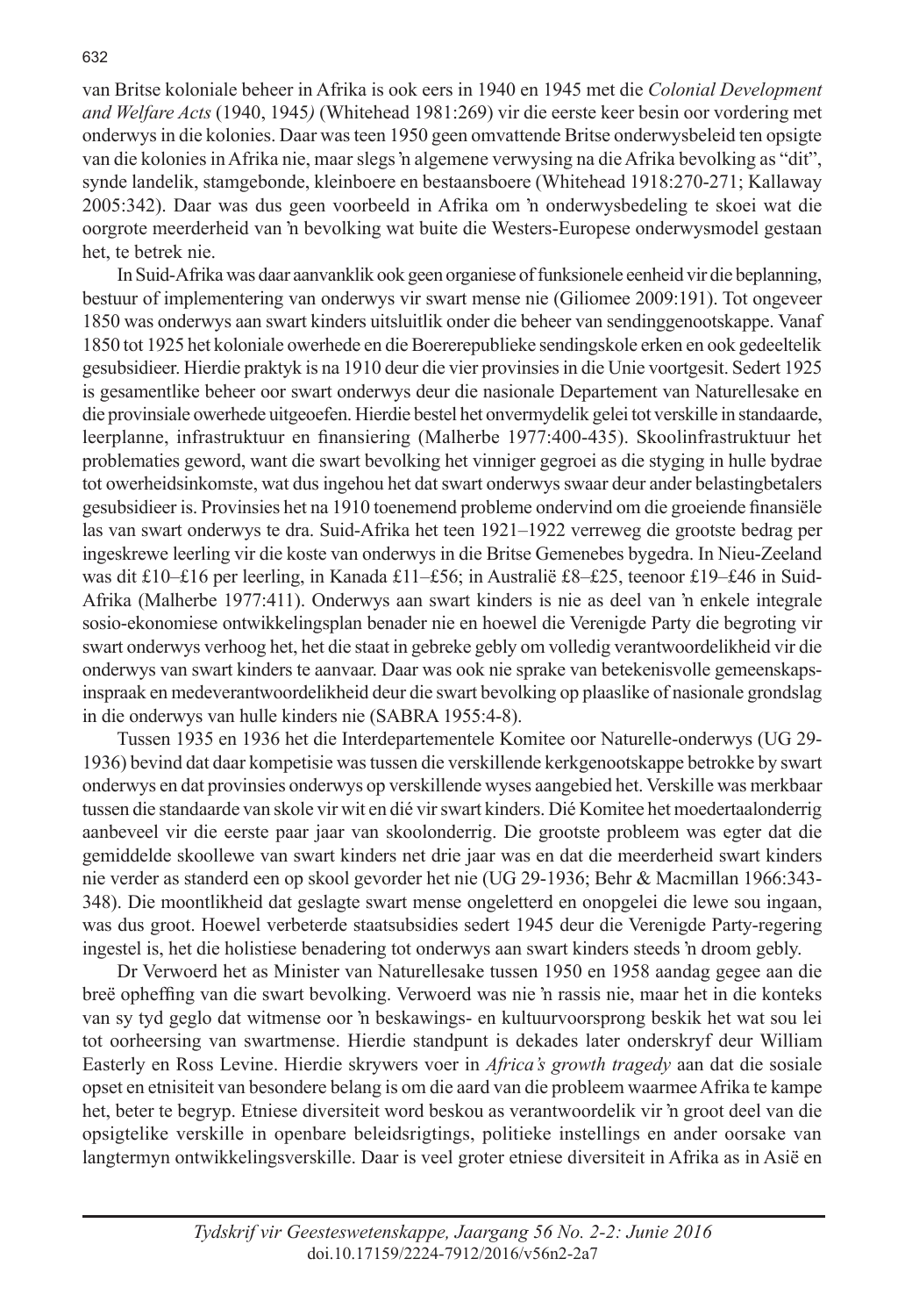dit, volgens Easterly en Levine, beperk etniese ooreenkoms, instemming of konsensus met betrekking tot 'n verskeidenheid aangeleenthede, byvoorbeeld die voorsiening van openbare dienste. Onderwysvoorsiening is een sodanige openbare diens. Die rede daarvoor is dat die verskillende etniese groepe nie eenstemmigheid kan bereik oor beleidsrigtings wat tot voordeel van alle lede van die gemeenskap sal strek nie. Etniese diversiteit lei tot die implementering van beleidsrigtings wat op die lange duur die spesifieke etniese groep aan bewind, of met die grootste invloed in die owerheid, dien. Sodanige seksionele etniese bevoordeling ondermyn ontwikkeling of strem dit, omdat investering tot voordeel van spesifieke belangegroepe gekanaliseer word wat dan weer etniese mededinging kweek, korrupsie bevorder en die weg baan vir geweld en onrus. Dikwels lei dit tot ontoereikende onderwys, swak finansiële stelsels, verwronge buitelandse valutamarkte, groeiende owerheidskuld, ontoereikende infrastruktuur en politieke onstabiliteit. Volgens die skrywers verklaar etniese diversiteit alleen tussen 25 en 40 persent van die verskil in ekonomiese groei en vooruitgang tussen Afrika en Asië (Easterly & Levine 1997:237). Besley en Reynal-Querol (2012) en Reid (2012) het ook bevestig dat politieke konflik meer gereeld in Afrika voorgekom het, reeds sedert die voor-koloniale periode en dat hierdie inherente neiging tot konflik tot nadeel van die ontwikkeling van die kontinent strek.

Lank voor die Easterley en Levine publikasie, het Verwoerd besef dat in Suid-Afrika 'n geïntegreerde sosio-politieke model konflik en onstabiliteit sou kon meebring. Dit moes ten alle koste voorkom word. Dr Verwoerd was daarvan oortuig dat Suid-Afrika 'n dinamiese staat kon word wat suksesvol die potensiële probleem van rasse- en etniese verskille te bowe sou kon kom en daardeur 'n wesenlike bydrae sou kon lewer tot vrede en ontwikkeling in Afrika. In 1947 het die Engelstalige koerant in Johannesburg, *The Star*, geskryf dat Verwoerd se heftige propagering van segregasie nie deur 'n rasse-ideologie aangedryf is nie, maar deur 'n vrees vir verswelging deur mense van 'n getalle-meerderheid en andersoortige kultuur (Prinsloo 1979:337). Vir Verwoerd was die einddoel met rasseskeiding dat alle mense in belang van hul eie gemeenskappe in eie reg optimaal mag ontwikkel en hulle aspirasies bevredig word sodat vernietigende botsings nie aanhoudende onstabiliteit sou meebring wat potensieel almal sou uitwis nie.

'n Besoek deur Verwoerd aan die VSA in 1927, het hom onder die indruk gebring van denkrigtings onder sosioloë en sosiale beplanners dat sosiale probleme by wyse van wetenskaplike ondersoek en bestuur hanteer kan word. Sy gewaarwording in die VSA het Verwoerd sterk onder die indruk gelaat dat die staat 'n pro-aktiewe rol behoort te speel om sosiale konflik te antisipeer en voor te spring met 'n goed beplande strategie om konflik te verhoed (Milller 1993:656-657). Vir Verwoerd het afsonderlikheid daarom die enigste oplossing gebied vir toekomstige vreedsame naasbestaan, want "…in 'n deurmekaar gemeenskap met verwarde ideale en onvermydelike botsing…" sal die swart mense die onderspit op elke terrein delf (Pelzer 1963:25). Verwoerd was met hierdie siening heeltemal in pas met die sogenaamde "adapted education" standpunt van die dag. Hierdie denkskool het aangevoer dat tradisionele Westerse onderwys maar bitter min voordeel aan die gemiddelde arm kind in landelike Afrika gebied het. Om in pas te bly met die progressiewe denke in onderwys van daardie tyd, het die "adaptive education" skool 'n voorspraak vir onderwys wat relevant tot die toekoms van die werkende koloniale onderdaan sou wees, gelewer (Kallaway 2005:344).

Die Nasionale Party het in 1948 in Suid-Afrika met 'n beleid om rasseskeiding te bewerkstellig, aan bewind gekom. Dit is gesien as die enigste lewensvatbare oplossing vir die verwagte etniese konflik of onderdrukking wat onvermydelik op gewone meerderheidsregering in Suid-Afrika moes volg. Teen die middel veertigerjare was die meeste kolonies in Afrika nog nie onafhanklik nie. Daar was egter reeds berigte van protes, onrus en geweld in veral kolonies in Wes-Afrika, soos die Goudkus (later Ghana) en Nigerië, wat die potensiaal van onstabiliteit voorspel het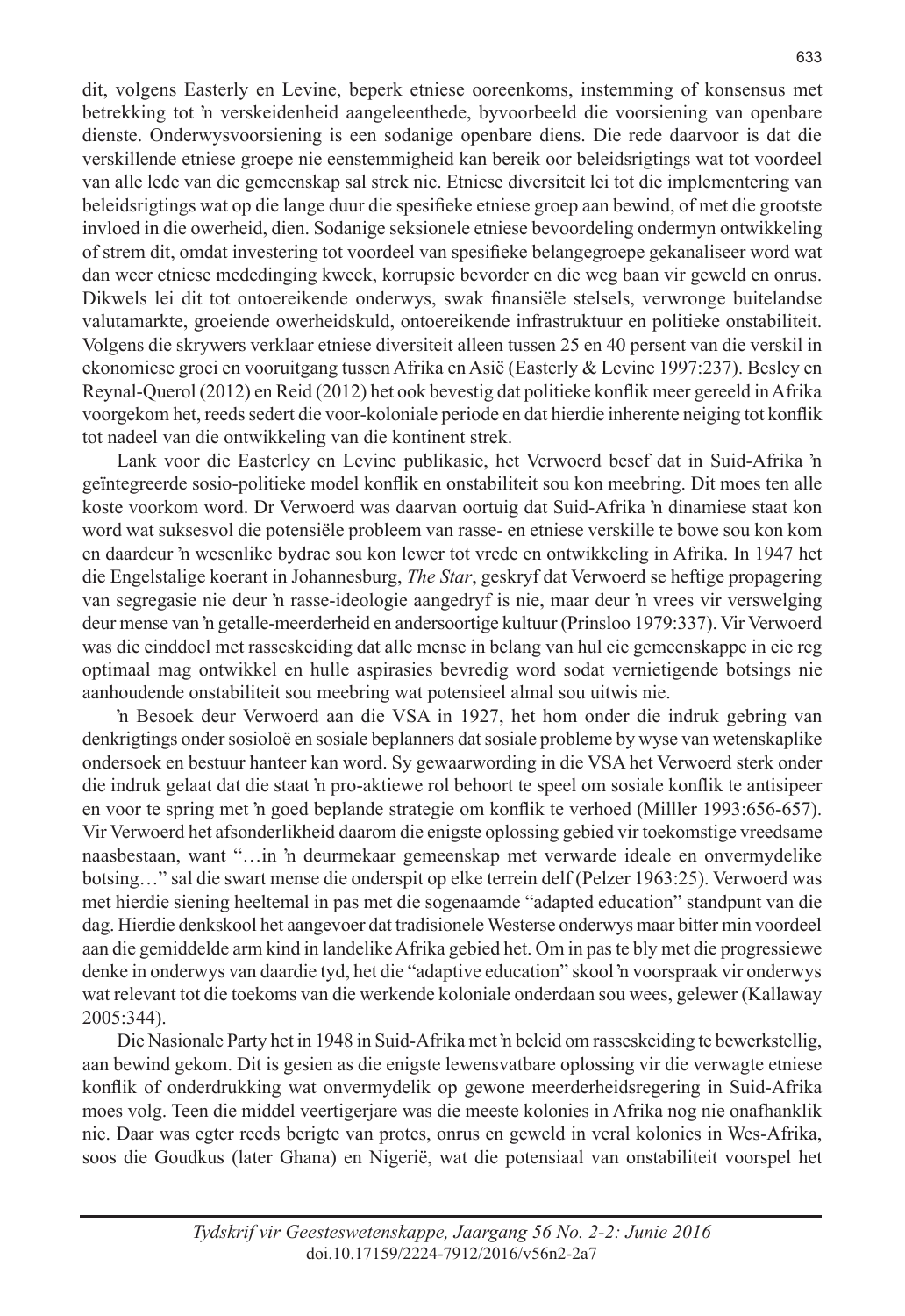(Collins & Burns 2007:338-339). Die Nasionale Party wou verhoed dat blankes hulle selfbeskikking verloor en die etniese verskille onder die swart bevolking enersyds tot konflik en andersyds tot marginalisering lei. Die Nasionale Party se oplossing was om 'n beleid te volg waar die verskillende groepe naas mekaar ontwikkel en uiteindelik as polities onafhanklike bure in die streek as 'n gemenebes sou saambestaan.

Aan die begin van 1949 het die nuwe regering 'n Kommissie van Ondersoek onder die voorsitterskap van dr Werner Eiselen aangestel om die beginsels en doelwitte van onderwys aan swartmense te ondersoek en daaroor verslag te doen (UG 53-1951). Die Kommissie moes ook nagaan hoedanig die bestaande stelsel van primêre, sekondêre en beroepsopleidingskole vernuwe en aangepas moet word om aan die behoeftes van die swartmense te voldoen. Die Eiselen-verslag is in 1952 aan die owerheid voorgelê. Hierdie verslag het gelei tot die konsolidasie van swart onderwys onder 'n enkele staatsdepartement, naamlik die Departement van Naturelle-onderwys. In paragraaf 764 van die verslag is verder aangaande swart onderwys verklaar dat swart ontwikkeling en swart onderwys sinoniem benader moes word. Swart onderwys moes swartmense voer tot 'n beter en meer vervulde lewe. In paragraaf 765 word verder verklaar dat die ontwikkeling van 'n moderne progressiewe kultuur, met sosiale instellings in harmonie met mekaar nagestreef moes word. Vir indiwidue moes dit bydra tot die ontwikkeling van karakter en intelligensie en die toerus van 'n kind vir sy toekomstige werksomgewing. Onderwys aan swart kinders moes verpligte universele onderwys wees, moedertaalonderwys en gerig op die optimale ontwikkeling van swartmense (SABRA, 1955:10-12).

Teen 1950 was die algemene onbevredigende vlak van geletterdheid van die swart bevolking 'n sterk oorweging vir die formulering van 'n holistiese benadering tot swart ontwikkeling. Net ongeveer 23 persent van die swart bevolking kon 'n taal lees en skryf en slegs ongeveer 8 persent van die swart bevolking van tien jaar en ouer kon Engels lees en skryf (Uniestatistiek 1961:A22). Enige toekomstige politieke bedeling met die potensiaal van vreedsame naasbestaan was afhanklik van die ontwikkeling en opheffing van die totale bevolking, ook die swart bevolking. As oortuigde volksmens, het Verwoerd daarvoor ruimte gelaat dat alle mense die vooruitgang van hulle eie gemeenskappe voor oë gehad het. In die Senaat het hy in Junie 1955 verklaar dat hy sy taak met swartmense sien as een van "gemeenskapsbou", naamlik dat "...hierdie taak, word bepaal deur die wete dat 'n gemeenskap se ontwikkeling wel van buitekant aangemoedig kan word maar slegs van binne kan geskied, dat dit 'n groeiproses is wat in hoofsaak altyd op inherente groeikrag berus". Die skool was die middel om die indiwiduele kind ooreenkomstig sy eie aanleg en begaafdheid te vorm, maar ook om die gemeenskap op te hef (Pelzer 1963:81-82). Onderwys was die sleutel tot vooruitgang en die gebrek aan omvattende onderwys aan die swart bevolking het dus die kiem gedra van potensiële etniese spanning, magstryd en gebrekkige toekomsvooruitsig vir die onderskeie groepe. Dit was die konteks waarbinne onderwysvoorsiening aan swart kinders deur die nuwe regering na 1948 vir die eerste keer holisties en sistematies aangepak is.

Verwoerd het die rasionaal vir Bantoe-onderwys holisties as deel beskou van die totale toekomsbeplanning vir ontwikkeling en vreedsame naasbestaan van al die mense in Suid-Afrika. Hy was van oordeel dat mense optimaal gelukkig is wanneer hulle "vasgekoppel (te) bly aan hul eie gemeenskap en sy vryhede" (Pelzer 1963:9). Hy het waarderend volkstrots aangemoedig en verklaar "Dat jy Bantoe mag bly, dat jou Bantoetaal 'n beskawingsmedium kan word en dat jy en jou hele gemeenskap met jou op hierdie wyse veel gouer 'n hoër geestelike, maatskaplike en ekonomiese lewenspeil kan bereik..." (Pelzer 1963:82). Integrasie sou tot toenemende kompetisie tussen wit en swart lei wat weer aanleiding sou gee tot agitasie, botsings en verskillende vorme van wrywing (Pelzer 1963:9). Ten einde vernietigende botsings en mededinging te voorkom, moes wit en swart afsonderlik ontwikkel (Pelzer 1963:21). In belang van swartmense moes alle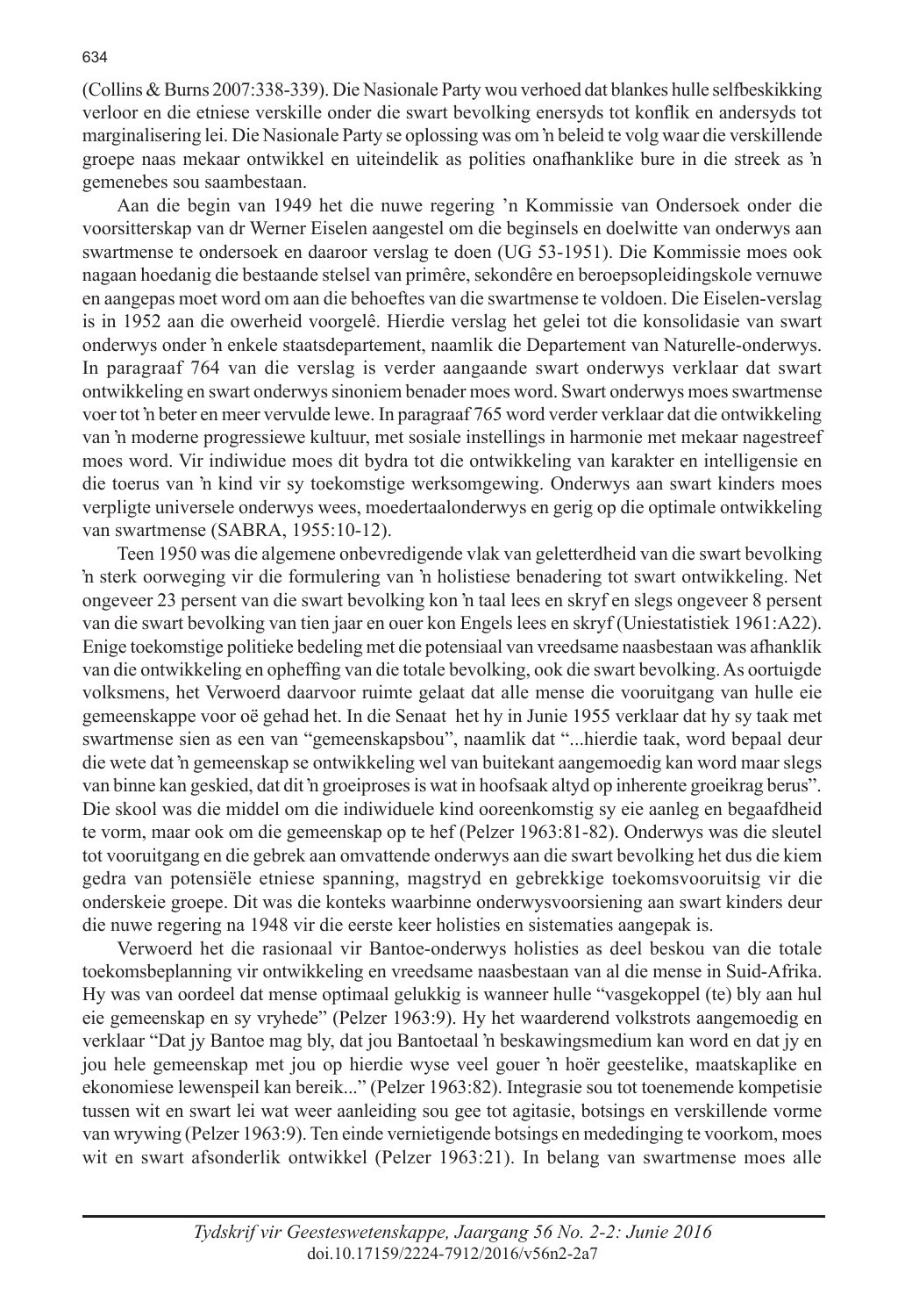ontwikkeling onder hulle eie mense en in ooreenstemming met die behoeftes van daardie gemeenskap plaasvind. Verwoerd het daarom verwys na "geskikte onderwys vir die Bantoe" (Pelzer 1963:24) om hulle te help om hul eie belange ten beste te dien. Giliomee is van mening dat Verwoerd nie enige bedreiging in goeie onderwys vir die swartmense van Suid-Afrika gesien het nie, maar wel dat daardie ontwikkelingspad in eie geledere gestalte sou vind. Dit was nie waar dat Verwoerd en Werner Eiselen (antropoloog en tussen 1936 en 1947 die inspekteur van swart onderwys) met vooropgesette idees van die meerderwaardigheid van die wit Ariese ras en gevolglike beheptheid met rassediskriminasie uit Duitsland teruggekeer het nie. Dit was 'n ongegronde afleiding wat deur E G Malherbe in sy boek *Education in South Africa* (Vol 2, 1977:547) gemaak is. Verwoerd was sterker onder die invloed van die Amerikaanse gedagte van "sosiale bestuur" ("social engineering") as enige Duitse opvattings oor ras (Miller 1993:640; Hepple 1967:122; Giliomee 2009). Hy was daarvan oortuig dat daar nie enige biologiese verskille tussen die verskillende rassegroepe bestaan nie en daarom was daar niks wat in die pad gestaan het van die ontwikkeling van die hoër sosiale beskawingsorde van die hoër orde samelewings by die ander rasse nie. Hy het wel erken dat daar meetbare verskille tussen die prestasie van swart en wit mense in intelligensietoetse was, maar hy het sy studente altyd gewaarsku dat dit moeilik was om toetsuitslae te vergelyk tussen groepe met verskillende agtergronde en omstandighede (Miller 1993:650).

Verwoerd het daarom geen bedreiging in goed opgevoede en geletterde swartmense gesien nie, maar dit as 'n noodsaaklike voorwaarde vir vreedsame naasbestaan beskou dat ongeletterdheid uitgewis en die ontwikkeling van die swart volke bewerkstellig moet word. Hoe anders sal onderhandelinge in die toekoms oor verskeie sake wat beide groepe raak, kan plaasvind as dit nie kan geskied met leiers van die swart gemeenskap wat geletterd en opgelei is nie? (Van de Wall 2001:166). In sy toespraak voor die Naturelle Verteenwoordigende Raad op 5 Desember 1950 was Verwoerd se gedagtegang helder en het hy die vaste oortuiging uitgespreek dat swart leiers graag hulle eie mense sal wil help op die pad van vrede en voorspoed. "… Hy [die huidige leier van die Bantoebevolking] kan help om aan die kinders en geleerdes van sy volk 'n kans te gee om werk te vind of hul ambisies uit te lewe ten volle binne eie terrein" (Pelzer 1963:25). Die knelpunt was, by terugskoue, die aanname dat swartmense tevrede sou wees om daardie ideaal na te streef in 'n omskrewe grondgebied of die tuislande (Giliomee 2009:193).

Verwoerd is nooit die geleentheid gegun om aan die intellektuele begronding van sy toekomsvisie gevolg te gee onder omstandighede waarin die algemene peil van ontwikkeling van die swart bevolking daardie leiers opgelewer het wat tot die toekomsgesprek oor vreedsame naasbestaan kon of wou toetree nie. Die studie van die ontplooiing van onderwysvoorsiening aan swart kinders deur die Departement van Bantoe-Onderwys het gevolglik net veertien jaar gestalte gevind binne die intellektuele dampkring van Verwoerd se leierskap. Die volle ontplooiing van die gevolge van die beleid van afsonderlike ontwikkeling, soos Dr Verwoerd dit intellektueel bedink, gerasionaliseer en stapsgewys verduidelik het, is skielik onderbreek toe hy in 1966 in 'n sluipmoordaanval vermoor is. Na 1966 het die leiersprofiel en beginselbenadering tot die beleid van afsonderlike volksontwikkeling anders ontplooi as wat Dr Verwoerd dit bedink en gemotiveer het.

Uiteindelik was daar 'n meer kwellende realiteit met betrekking tot onderwys aan swart kinders in 1950 wat die aandag van Verwoerd geniet het – skoolbywoning. Die probleme waarmee swart onderwys te kampe gehad het, was kompleks. Hyslop (1993:394) verwys na die "state of near collapse" teen 1940 van die sendingskoolbedeling vir onderwys aan swart kinders. Daar was nooit voorheen in die geskiedenis van Suid-Afrika 'n organiese of funksionele eenheid ten aansien van die beplanning, bestuur of implementering van onderwys aan swart kinders nie. Onderwys aan swart kinders het sonder betekenisvolle inspraak en medeverantwoordelikheid van swart ouers as 'n gemeenskap op plaaslike en nasionale vlak plaasgevind. Die aantal swart kinders tussen die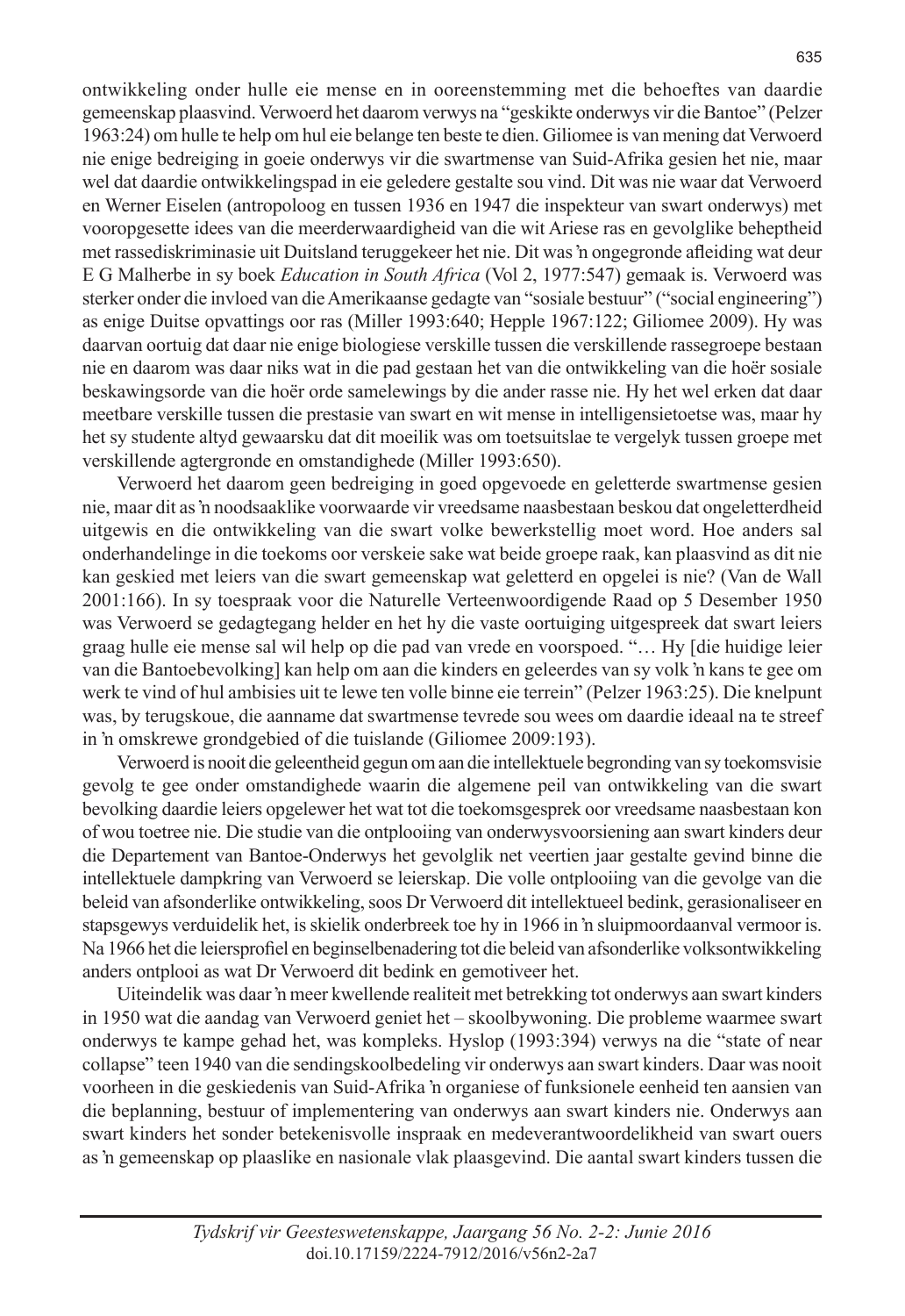ouderdom 7 en 16 jaar wat wel skool toe gegaan het, het van 4,1 persent in 1925 toegeneem tot 41 persent in 1953. Die gemiddelde aantal skooljare van daardie kinders was maar vier jaar. Teen 1949 was daar maar net 4 702 swart leerlinge in standerd agt in die hele Unie en net 471 in matriek. Vir elke 1 000 swart kinders in graad een in die Unie in 1949, was daar net 32 in standerd twee en 10 in standerd agt. Hoewel die helfte van alle skoolgaande swart kinders in die sub-standerds was, het slegs 10 persent van die leerlinge in die sub-standerds standerd twee bereik, net 'n halwe persent het die Junior Sertifikaat bereik en 'n baie klein getal matriek (Pelzer 1963:61). Hierdie hoë uitvalsyfer was 'n besondere bron van kommer en het as motivering gedien om 'n omvattende onderwys- en ontwikkelingsplan vir swartmense te ontwikkel. Van enige sistematiese kleuteronderrig in kleuterskole was daar nie sprake nie en sekondêre skole het 'n ernstige gebrek aan dissipline ondervind. In 1947 was daar onrus by beide die Lovedale Mission School en Heraldtown Mission School – twee vooraanstaande sendingskole vir swart kinders. Dit is deur die Eiselen-kommissie vertolk as die geleidelike verswakking van die sendingskoolstelsel (UG 53-1951 (Eiselen) 1951:132-135). Die sendinggenootskappe het tevore die verantwoordelikheid vir die oprigting van sekondêre skole asook opleidingskolleges vir onderwysers op hulle geneem. Die verswakking van die dissipline en finansiële vermoë van die sendinggenootskappe het 'n vakuum laat ontstaan wat deur die toekomstige beplanning ondervang moes word.

#### **HOLISME, INSPRAAK EN BEMAGTIGING: ONDERWYS AAN SWART KINDERS NA 1950**

Die Wet op Bantoe-onderwys, Wet Nr. 47 van 1953 was een van 'n reeks opeenvolgende wette wat, soos De Kiewiet dit stel, 'n eerlike en opregte opvatting was dat die hele korpus wetgewing met betrekking tot die bestuur van die swart mense in Suid-Afrika sedert 1920 'n wesenlike bydrae sou lewer tot die verbetering van die lewenskwaliteit van daardie mense (De Kiewiet 1942:235). In sy verklaring oor die Bantoe-onderwysbeleid in die Senaat op 7 Junie 1954 het Verwoerd gesê "... die omvattende plan om aan die Bantoe 'n opvoeding te verskaf wat nie op die belange van die enkeling konsentreer nie maar wat die vooruitgang van die Bantoe gemeenskap ten doel het" en dat "die doelstelling daarvan is om 'n doeltreffende opboudiens te lewer". Bantoe-onderwys moes nie slegs enkelinge bevoordeel soos wat die geval onder die sendingskole was nie, maar "strek tot die opbou van die Bantoe-gemeenskap as sodanig" (Pelzer 1963:60).

Bantoe-onderwys is gereorganiseer onder die jurisdiksie van die nasionale Departement van Naturellesake en het 'n geleentheid geskep om aan 'n eenvormige nasionale Bantoe-ontwikkelingsbeleid gestalte te gee. Op streeksvlak het die leiers van die swart gemeenskap die geleentheid gekry om self verantwoordelikheid vir die bestuur daarvan te aanvaar, omdat Verwoerd juis die swart leierskorps wou betrek by die onderwys van hulle gemeenskappe. Die plaaslike bestuur van Bantoe-onderwys sou die swart leiers leer om die diens wat voorheen deur sendelinge gelewer is, nou self vir "die gemeenskap as geheel te verrig". Bantoe-onderwys moes aan die swart leerling die "kennis, vaardighede en gesindhede" oordra wat vir hom "nuttig en bevorderlik is" en wat "tegelykertyd sy gemeenskap tot voordeel strek". Die skoolopleiding moes swart leerlinge ook "toerus vir die eise wat die ekonomiese lewe in Suid-Afrika aan hom stel" (Pelzer 1963:68). Daar was groot ontevredenheid dat net 40 persent van skoolpligtige swart kinders inderdaad staats- en staatsondersteunde skole besoek het. Die nuwe onderwysbedeling moes swart leiers vorm en help om "... sy eie gemeenskap in alle opsigte te bedien" (Pelzer 1963:77).

Die nuwe onderwysbedeling het in Januarie 1954 in werking getree. 'n Afdeling Bantoeonderwys is in die Departement van Naturellesake gevestig en alle voormalige provinsiale en sendingskooladministrasie is daarheen oorgeplaas. 'n Totaal van 5 665 staatsondersteunde skole vir swart kinders en 600 Transvaalse gemeenskapskole is na die Afdeling oorgeplaas. Ten einde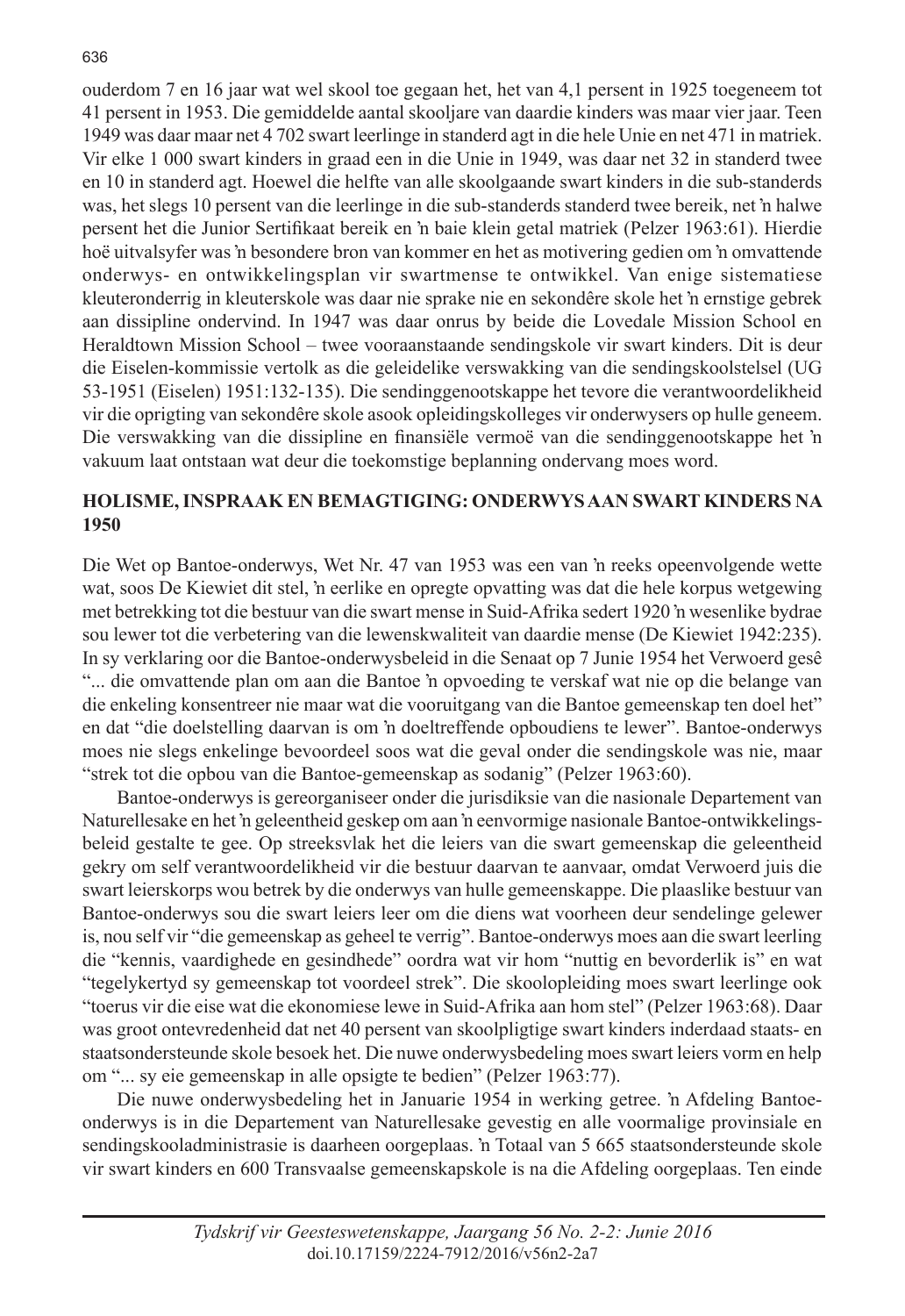die nuwe beleid regoor die Unie te implementeer, maar spesifiek gevolg te gee aan die oorkoepelende oogmerk van gemeenskapsontwikkeling, is die land in ses geografiese streke verdeel met 'n relatief dominante of meer homogene etnografiese samestelling. Elke streek is onder die bestuur van 'n direkteur geplaas en verder in inspektorate onderverdeel. 'n Blanke persoon is aanvanklik aangestel as inspekteur van skole, maar is bygestaan deur swart onderinspekteurs en toesighouers. Die hoofkantore van elk van die ses streke was Pretoria, Pietersburg, Pietermaritzburg, Bloemfontein, King Williamstown en Umtata. Voorsiening is gemaak vir vyf kategorieë van swart skole, naamlik gemeenskapskole (kerke se skole wat aan die staat oorgedra is); staatskole vir Bantoes (skole, kolleges, tegniese- en nywerheidskole gevestig op staatseiendom), plaasskole (opgerig deur plaaseienaars vir die kinders van werknemers), myn- en fabriekskole (opgerig vir *bona fide* werknemers van sekere myne en/of nywerhede) en sogenaamde "ingelyste" skole (skole waarvan die bestuur en administrasie aan spesifieke organisasies toevertrou is). Ongeag die kategorie waarin 'n skool was, moes die voorgeskrewe leerplanne van die Afdeling Bantoe-onderwys onderrig word. Die streekkantore se werksaamhede was toegespits op die behoeftes van bepaalde taal- en etniese groepe. Pietersburg was vir die Noord-Sotho, die Vendaen Tsonga-taalgroepe; vir die Tswanasprekers, maar ook ander swart kinders in die omgewing van Pretoria en aan die Witwatersrand; Bloemfontein vir die Suid-Sotho- en Tswana-taalgroepe; die Natalse streekkantoor in Pietermaritzburg vir die Zoeloesprekendes en die Umtata-kantoor vir die Xhosa-taalgroep in die Transkei en die res van die Xhosa-groeperinge vanuit die streekkantoor in King Williamstown (Behr & Macmillan 1966:351-356). Swart amptenare in die hoof- en streekkantore het geleidelik verantwoordelikhede by wit amptenare oorgeneem namate die kundigheid en ervaring van die swart amptenare dit moontlik gemaak het. Die uitgangspunt was duidelik: die swart gemeenskap moes gelei word om die taak self te volvoer.

In 1958 is die Afdeling Bantoe-onderwys omskep in 'n volwaardige staatsdepartement, die Departement van Bantoe Onderwys (DBO). Die sentrale staatsdepartement is versterk met gedesentraliseerde beheer om direkte beheer nader aan die gemeenskappe te bring. In elk van die volgende gebiede is streekkantore opgerig: Noord-Transvaal, Suid-Transvaal, Oranje-Vrystaat, Natal, die Ciskei en die Transkei. Elke streek het 'n streeksdirekteur aan die hoof gehad, wat weer 'n span onderwysinspekteurs en -adviseurs onder sy toesig gehad het. Dit was op hierdie vlak dat die betrokke swart gemeenskappe by die onderwys van hulle kinders betrek is. Daar is skoolrade en skoolkomitees op die been gebring, asook beheerrade, adviesrade en bestuurders van plaas-, myn- en ongesubsidieerde skole. Die skoolrade en -komitees het gemeenskapskole bestuur, beheerrade was verantwoordelik vir spesiale skole en adviesrade vir die staat se swart skole. Die omvattende netwerk van administrasie en toesig het swart gemeenskappe geleidelik ingelei in die vestiging van 'n kultuur van medeverantwoordelikheid vir die onderwys van hulle kinders. Swart ouers en leiers is betrek by die besluitneming op die laagste en streeksvlakke en het uiteindelik gelei tot die aanstelling van meer senior adviseurs en inspekteurs. Van totale apatie en onverbondenheid tot swart onderwys het die werksaamhede van die DBO geleidelik 'n korps ervare swart onderwysers en amptenare opgelei wat later self verantwoordelikheid vir beleid en bestuur kon oorneem (DBO Jaarverslag 1961:3-5).

Die omvattende administratiewe en bestuurstruktuur is stadig maar seker beloon met groei in die skoolbywoning. Soos in Tabel 1 hieronder aangedui is, is sterk groei in skoolbywoning tussen 1950 en 1968, die eerste vyftien jaar van algemene swart onderwys, aangeteken. Die syfer vir skoolbesoek van swart leerlinge in die laer primêre skoolfase (d.w.s. leerlinge in die eerste twee skooljare, standerd een, twee en drie) het tussen 1950 en 1968 met 62,3 persent toegeneem. Tussen 1953 en 1968, dit wil sê gedurende die eerste vyftien jaar van toegespitste Bantoe-onderwys, het skoolbywoning in die laer primêre fase met 59,6 persent toegeneem. In die hoër primêre skoolfase (d.w.s. standerd vier tot standerd ses) het skoolbywoning tussen 1950 en 1968 met 65,2 persent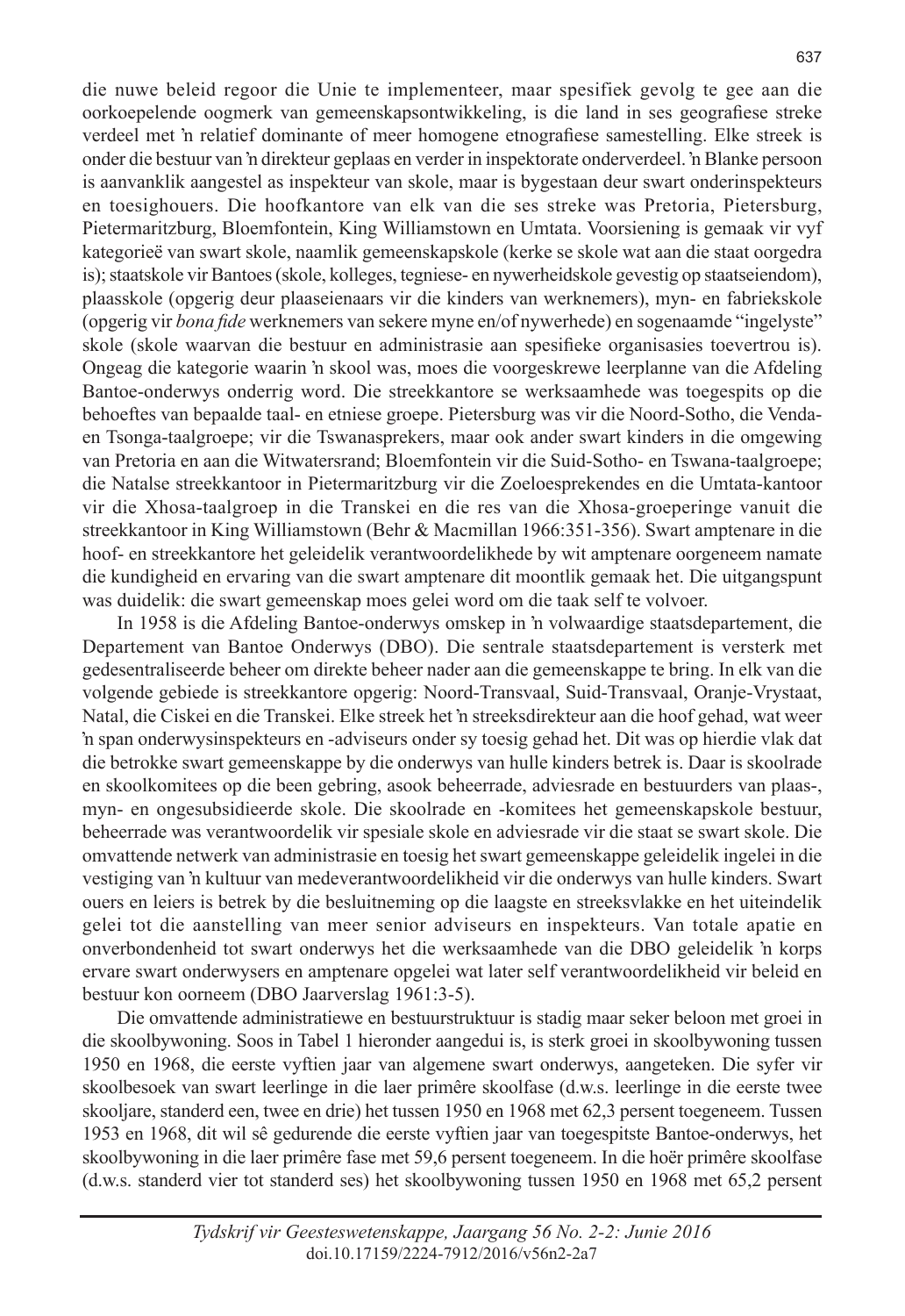toegeneem, terwyl die koers van toename sedert 1953 56,6 persent was. Die skoolbywoning vir sekondêre skole was uit die staanspoor laag. Skoolbywoning in hierdie skoolfase het tussen 1950 en 1968 met 71,6 persent toegeneem, maar tussen 1953 en 1968 met 67,8 persent. Die belangrikste syfer is egter die persentasie leerlinge in die sekondêre skoolfase as 'n deel van die groottotaal. Slegs in twee jare, naamlik in 1955/56 en in 1968 het meer as 4 persent van die totale aantal kinders op skool hulle in die sekondêre fase bevind. Die toename in totale skoolbesoek oor al drie die kategorieë vermeld, het tussen 1950 en 1963 met 63,4 persent toegeneem en met 57,3 persent tussen 1953 en 1968.

|      | Laer Primêr | Hoër Primêr | Sekondêr | Sekondêr as<br>persentasie<br>van totaal | <b>Totaal</b> |
|------|-------------|-------------|----------|------------------------------------------|---------------|
| 1950 | 538,216     | 174,777     | 23,331   | 3,16                                     | 736,324       |
| 1955 | 731,170     | 239,069     | 43,119   | 4,25                                     | 1,013,358     |
| 1960 | 1,099,838   | 362,891     | 55,334   | 3,66                                     | 1,518,963     |
| 1965 | 1,184,852   | 407,666     | 56,942   | 3,44                                     | 1,653,111     |
| 1968 | 1,429,397   | 502,159     | 82,239   | 4,08                                     | 2,013,795     |

| Totale aantal swart kinders op skool, 1950–1968 |
|-------------------------------------------------|
|-------------------------------------------------|

Bron: Departement Bantoe-onderwys Jaarverslae, 1961–1969.

Die indrukwekkende groei in skoolbywoning wys by nadere ontleding op die noodsaaklikheid van 'n omvattende opvoedingsprogram soos gevisualiseer deur Verwoerd. In 1950 het kinders in die primêre skoolfase 73 persent uitgemaak van die totale aantal kinders op skool en teen 1968 was dit steeds so hoog as 70 persent. Dit beteken net dat na vyftien jaar van algemene skoolonderrig leerlinge steeds skool verlaat het na die voltooiing van standerd drie, dit wil sê na vyf jaar skoolbywoning. In 1950 was slegs 23.7 persent van die leerlinge in die hoër primêre fase, dit wil sê standerd vier tot ses. Teen 1968 het die persentasie marginaal verbeter tot 24.0 persent. Net 3.1 persent van leerlinge was in die sekondêre skoolfase in 1950 en in 1968 was dit darem al 4 persent. Hierdie syfers het inderdaad onderstreep dat die potensiële sukseskoers van swart leerlinge in die normale skoolstelsel vir blanke leerlinge 'n geweldige uitvalsyfer sou oplewer, waardeur die verskynsel van vroeë skoolverlating eenvoudig geperpetueer sou word. Dit was presies wat in die sendingskole plaasgevind het voor 1950 (Hyslop 1993: 8,11; Kallaway 2005: 344-345).

Onderwys aan swart leerlinge was net een komponent van die groter program om hele agtergeblewe gemeenskappe te bemagtig deur die geleenthede wat algemene onderwys bied.2 Die eerste komponent was die strategiese beleidskomponent, wat die harmonisering van dié program met die oorkoepelende nasionale beleid van afsonderlike volksontwikkeling behels het. Dit was hierdie aspek wat uniek was: in alle ander kolonies was onderwys een enkele owerheidsfunksie en het die elitistiese aard daarvan die grootste gedeelte van die bevolking agterweë gelaat, maar

<sup>&</sup>lt;sup>2</sup> In geen van die voormalige Britse kolonies, of die twee Boererepublieke, was algemene onderwys vir die hele bevolking ingestel nie.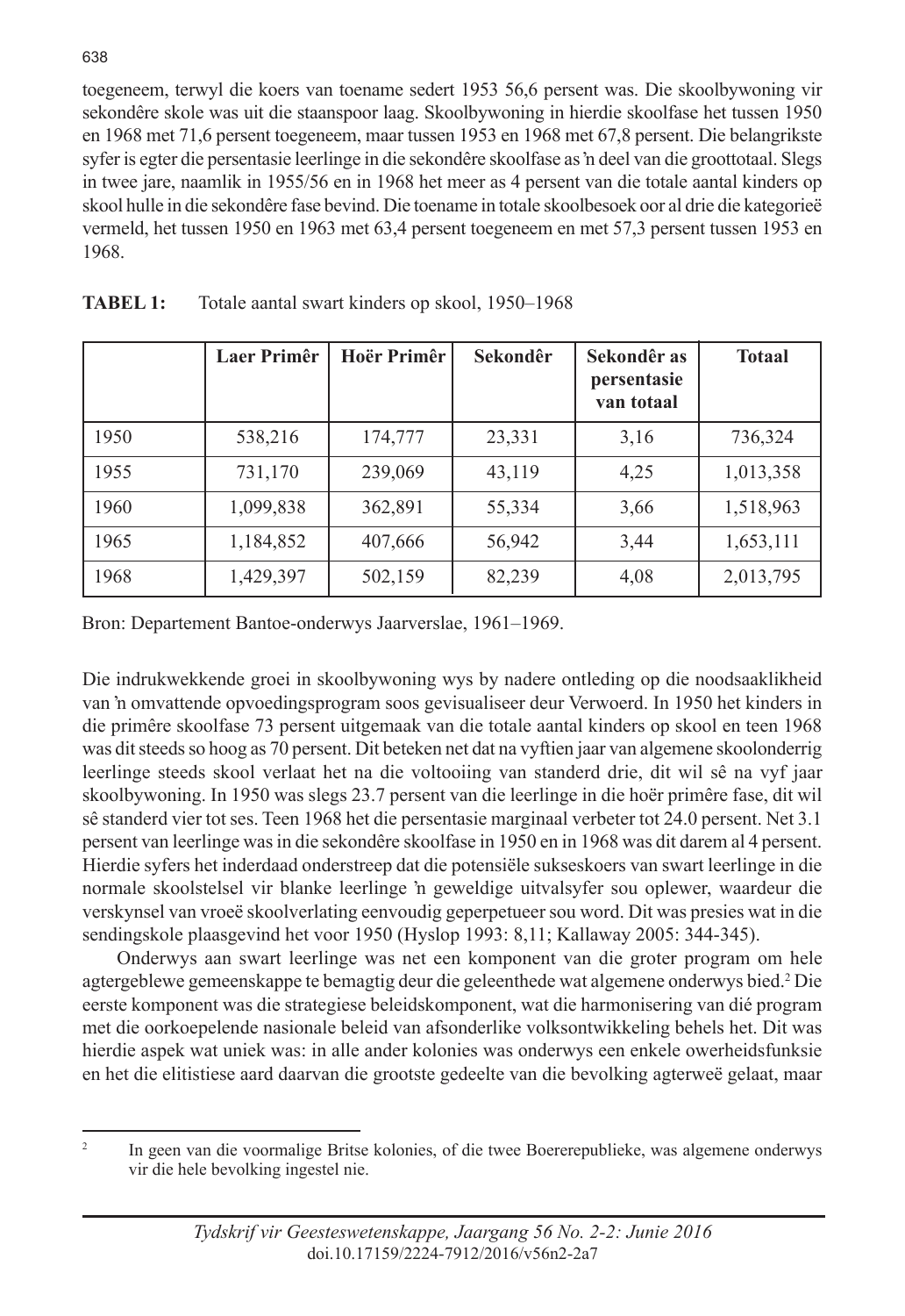die opkomende elite was ten gunste daarvan (Kallaway 2005:344). Daar is nie afsonderlike aandag verleen aan verskillende vermoëns, vaardighede of behoeftes van die bevolking nie, maar een enkele onderwysstelsel is uit die koloniale konteks aan alle kinders gebied.

### **SLOTSOM: BREË ONTWIKKELING**

In hierdie deel van die studie oor onderwys aan swart kinders in Suid-Afrika is die omvang van die marginalisering van swart kinders in onderwysvoorsiening in Suid-Afrika teen die middel van die twintigste eeu uitgewys. Die beleid van afsonderlike volksontwikkeling van die Nasionale Party regering is skerp teengestaan deur die opkomende swart elite, wat teen die agtergrond van die tydsgees van dekolonisasie in Afrika op swart meerderheidsregering aangedring het. Die botsing van politieke toekomsperspektiewe het teen die einde van die eeu gelei tot politieke veranderings, maar intussen was die owerheid diep onder die indruk van die noodsaaklikheid van ontwikkeling van die verskillende swart volke. Dr Verwoerd het in belang van vreedsame naasbestaan en die reg van elke volk tot die uitbou van volkseie identiteit, gestalte probeer gee aan 'n model vir ontwikkeling van elke volk sonder die oorheersing deur die ekonomies- of getalsmeerdere. Onderwysvoorsiening was teen 1950 uiters selektief. Sonder algemene geletterdheid en verhoogde opvoedkundige kwalifikasies vir alle gemeenskappe, veral die swart gemeenskappe, is geargumenteer, sou vreedsame naasbestaan in 'n toekomstige politieke bedeling beswaarlik kon plaasvind. Die regering het derhalwe vir die eerste keer in die geskiedenis van Suid-Afrika 'n omvattende onderwysprogram vir swart leerlinge geïmplementeer om twee oogmerke te verwesenlik, naamlik algemene geletterdheid, en gestandaardiseerde kwaliteit onderwys. Soos in die inleidende debatte aangedui is, is die kwaliteit van onderwys steeds vandag 'n aangeleentheid van wesenlike kommer. Dit was ook die geval in die vroeë vyftigerjare. Hierdie artikel verduidelik die sosiopolitieke konteks van Afrika, die rol van etnisiteit in die ontwikkelingsproblematiek van Afrika, en die mate waartoe die nuwe Bantoeonderwysbedeling deur 'n holistiese benadering tot onderwys en ontwikkeling, daarin geslaag het om skoolbywoning noemenswaardig te verhoog teen 1968 – binne vyftien jaar van Bantoe-onderwys. In die volgende artikel word die wesenselemente van moedertaalonderwys en gemeenskapsbetrokkenheid as bydraende faktore tot die verbeterde onderwysvoorsiening aan swart kinders tot 1990 ondersoek.

## **BIBLIOGRAFIE**

- Afigbo, A. E., Ayandele, E. A., Gavin, R. J., Omer-Cooper, J.D. & Palmer, R .1971. *The making of modern Africa*, Vol 2. London: Longman.
- Austen, R. 1987. *African Economic History*. London: James Currey.
- Behr, A.L. & Macmillan, R.G. 1966. *Education in South Africa*. Pretoria: J L van Schaik.
- Besley, T. & Reynal-Querol, M. 2012. 'The legacy of historical conflict from Africa', *Economic Research South Africa* (ERSA). Working paper 312.
- *Business Day*, 27 Januarie 2010: 5, "Arresting the accelerating decline of education in SA."
- Business Day, 25 Julie 2011: 12: "Our post-apartheid efforts at teacher training have failed."
- Cobbett, W. & Cohen, R. 1988. *Popular Struggles in South Africa*. London: James Currey.
- Collins, R.O. & Burns, J.M. 2007. *A History of Sub-Saharan Africa.* Cambridge: Cambridge University Press.
- De Kiewiet, C.W. 1942. *A history of South Africa: social and economic*. Oxford: Clarendon Press.
- Departement van Bantoesake (DBS), *Jaarverslag, 1950–1953*. Pretoria: Staatsdrukker.
- Departement van Bantoe Onderwys (DBO), *Jaarverslae, 1961–1990*. Pretoria: Staatsdrukker.
- Easterly W. & Levine, R. 1997. 'Africa's growth tragedy.' *The Quarterly Journal of Economics*, 112(4):1203- 1250.
- Giliomee, H. 2009. 'A note on Bantu education, 1953–1970.' *Suid-Afrikaanse Tydskrif vir Ekonomie*, 77(1):190-198.
- Hargreaves, J.D. 1991. *Decolonization in Africa*. London: Longman.